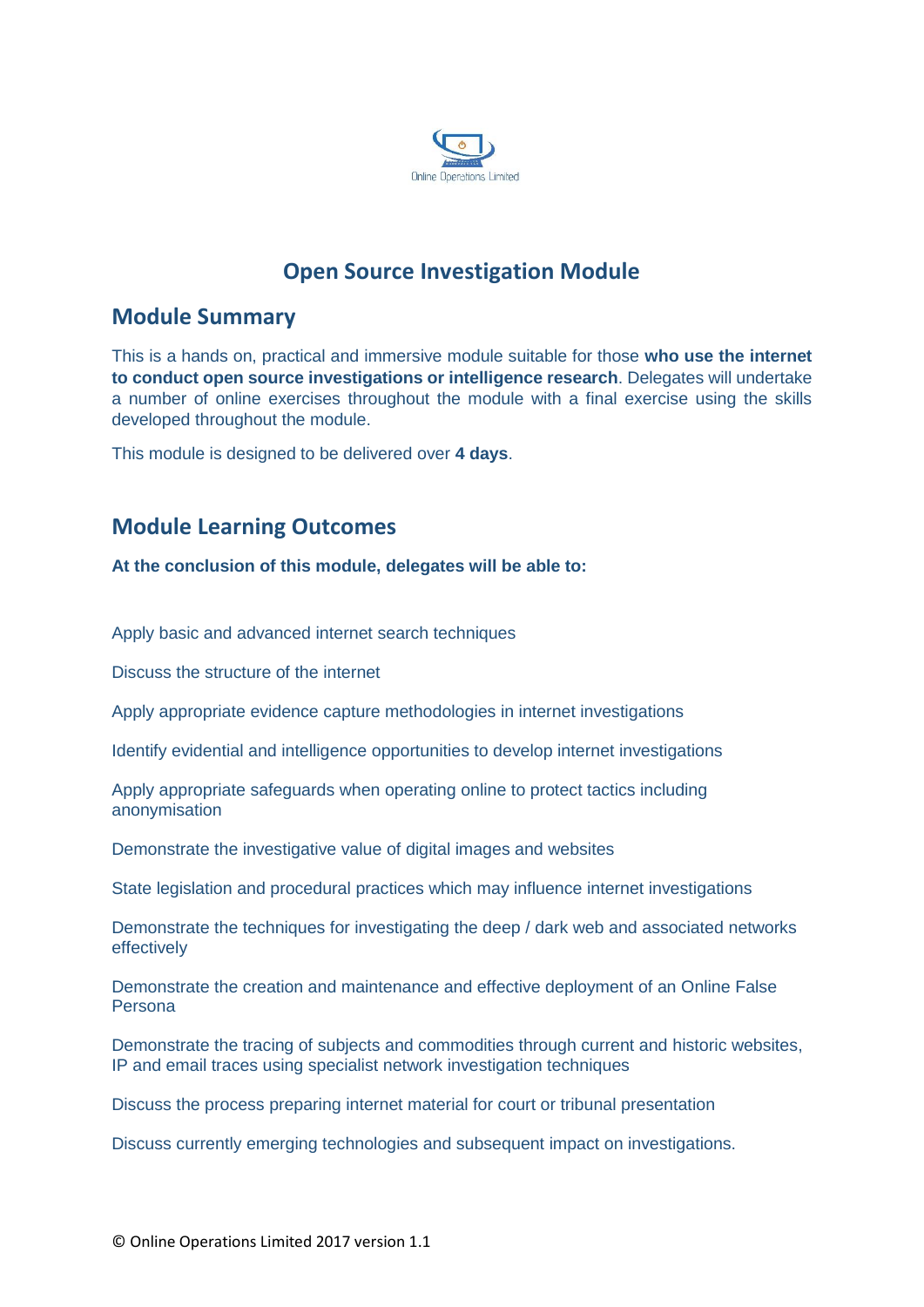| <b>Session 1</b>                                  | <b>Session 2</b>                         | <b>Session 3</b>                                                  | <b>Session 4</b>                                                                         | <b>Session 5</b>                                                  |                                      |
|---------------------------------------------------|------------------------------------------|-------------------------------------------------------------------|------------------------------------------------------------------------------------------|-------------------------------------------------------------------|--------------------------------------|
| <b>Introductions and</b><br><b>Course Outline</b> | Communication<br><b>Profiles</b>         | <b>Investigation Styles &amp; Planning</b><br>an Online Operation | <b>Open Source Resources</b>                                                             | <b>Internet Architecture</b>                                      |                                      |
| Anonymisation                                     | <b>Evidence Capture</b>                  | <b>Evidence Handling</b>                                          | <b>Basic and Advanced Searching</b>                                                      | <b>Investigating Digital Images</b>                               |                                      |
| Investigating<br><b>Websites and Traces</b>       | <b>Investigating Email</b><br>and Traces | Legislation, Procedures and Risk<br>Management                    | Investigating the Dark Web, TOR.<br>Internet Relay Chat, Newsgroups and<br><b>Forums</b> | <b>Online Market</b><br><b>Places</b>                             | <b>Investigating Social</b><br>Media |
| Investigating Social Media (continued)            |                                          | Exercise                                                          | <b>Exercise Debrief</b>                                                                  | <b>Emerging Technologies,</b><br><b>Course Closure and Review</b> |                                      |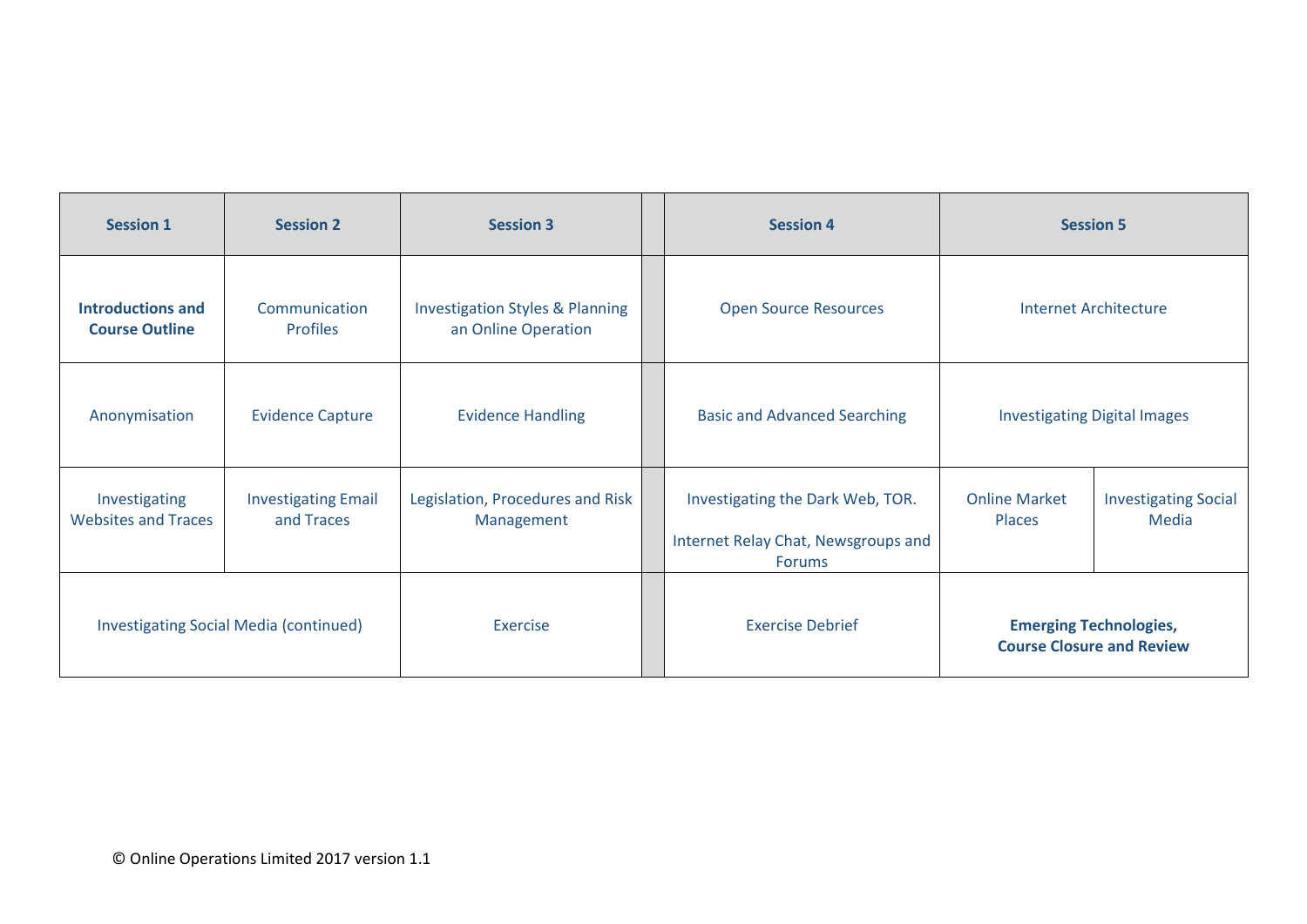## **Module Delivery Sessions**

## **Module Opening**

- 1.0.1 Health and Safety
- 1.0.2 Module Outline
- 1.0.3 Learning Outcomes and Timetable
- 1.0.4 Introductions

#### **Communication Profiles**

- 1.1.1 What is a communication Profile?
- 1.1.2 Why do we need Communication Profiles?
- 1.1.3 What should be included in a Communication Profile
- 1.1.4 Keeping a Communications Profile current
- 1.1.5 Source of Information for a Communications Profile

## **Investigation Styles and Planning an Online Investigation**

- 1.2.1 Covert and Overt investigations
- 1.2.2 Proactive and Reactive investigations
- 1.2.3 The briefing process, investigation parameters and expectations
- 1.2.4 Authorisations, policies and procedures
- 1.2.5 Equipment considerations

#### **Open Source Resources**

- 1.3.1 What is Open Source material?
- 1.3.2 Databases
- 1.3.3 Accuracy of information

#### **Internet Architecture**

- 1.4.1 What is a network?
- 1.4.2 What is the Internet?
- 1.4.3 Internet Protocols
- 1.4.4 Routers and Switches
- 1.4.5 Domain Name Service
- 1.4.6 Unique Resource Locators (URL)
- 1.4.7 Shortened and Obscuficated URL's
- 1.4.8 Using the command line

## **Anonymisation**

- 2.1.1 Why anonymise?
- 2.1.2 Virtual Private Networks
- 2.1.3 Browser based tools
- 2.1.4 Other anonymisation techniques

## **Evidence Capture**

- 2.2.1 Why capture?
- 2.2.2 What should we capture?
- 2.2.3 Capture tools and software?
- 2.2.4 Dealing with captured material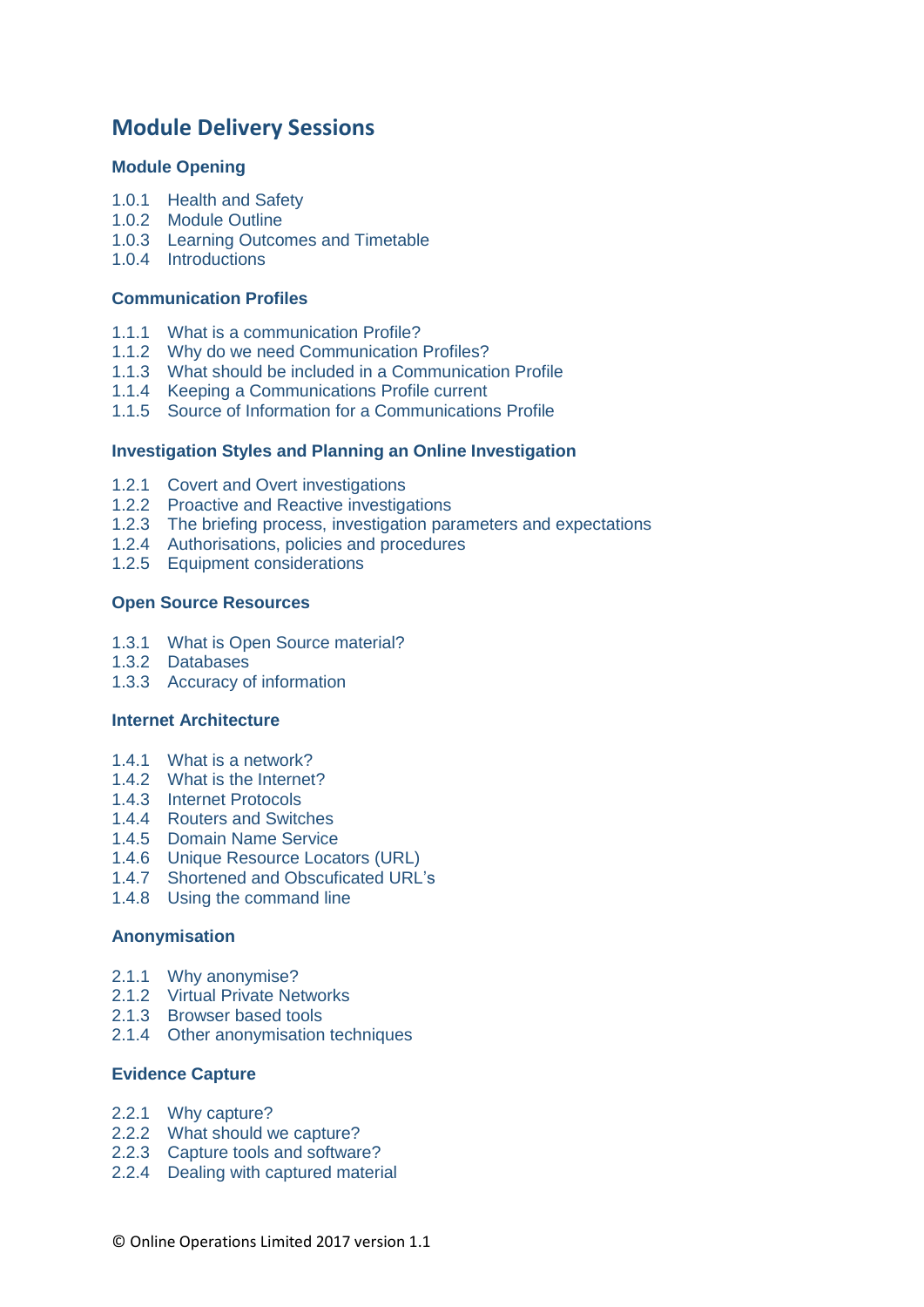## **Evidence Handling**

- 2.3.1 Identification of exhibits
- 2.3.2 Continuity and chain of custody
- 2.3.3 Adding integrity to material the hashing process

#### **Basic & Advanced Searching Techniques**

- 2.4.1 Google and other major search engines
- 2.4.2 Search tools and specialist search engines
- 2.4.3 Filters and managing search results

#### **Investigating Digital Images**

- 2.5.1 What is Meta and EXIF data?
- 2.5.2 Examination tools and techniques
- 2.5.3 Extraction websites
- 2.5.4 Removing Meta and EXIF data
- 2.5.5 Introduction to Geolocation

#### **Investigating Websites and Internet Traces**

- 3.1.1 Resolving domain names
- 3.1.2 Regional Internet Registries
- 3.1.3 Historic and cached websites
- 3.1.4 Hidden links
- 3.1.5 Offline viewing tools
- 3.1.6 HTML and other source code
- 3.1.7 Website update alerts

#### **Investigating Email and Email Traces**

- 3.2.1 Capturing email headers
- 3.2.2 Manual examination of email headers
- 3.2.3 Automated examination of email headers
- 3.2.4 Information contained in email headers

## **Legislation and Procedures**

- 3.3.1 Legislation effecting internet investigation
- 3.3.2 Stated cases influencing online investigative tactics
- 3.3.3 Directed surveillance online
- 3.3.4 National law enforcement guidance
- 3.3.5 Local procedure and policy

## **Investigating the Deep Web and TOR**

- 3.4.1 What is the Deep Web?
- 3.4.2 What is TOR?
- 3.4.3 How does TOR work?
- 3.4.4 Installing TOR
- 3.4.5 Risks of using the deep web in investigations
- 3.4.6 TOR Search tools and techniques